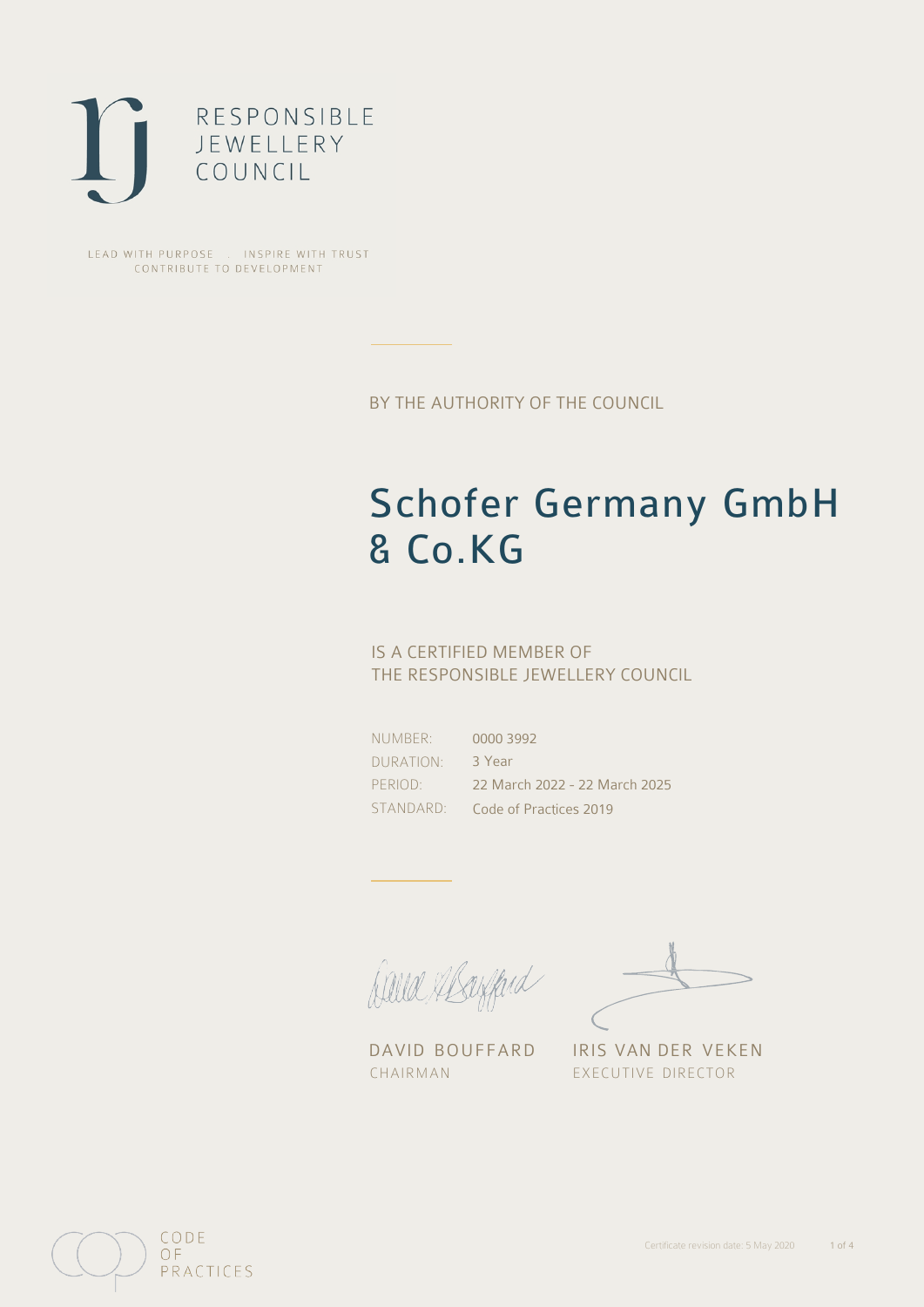

# **CERTIFICATION OVERVIEW**

| Jewellery and Watch Manufacturer and/or Wholesaler                                                                                                                                                                                                                                                                                                                                                                                                          |  |  |
|-------------------------------------------------------------------------------------------------------------------------------------------------------------------------------------------------------------------------------------------------------------------------------------------------------------------------------------------------------------------------------------------------------------------------------------------------------------|--|--|
| 14 February 2022                                                                                                                                                                                                                                                                                                                                                                                                                                            |  |  |
| Re-certification                                                                                                                                                                                                                                                                                                                                                                                                                                            |  |  |
| Code of Practices 2019                                                                                                                                                                                                                                                                                                                                                                                                                                      |  |  |
| <b>SGS United Kingdom Limited</b>                                                                                                                                                                                                                                                                                                                                                                                                                           |  |  |
| 1. General requirements: 1-4, except 3.2<br>2. Responsible supply chains, human rights and due<br>diligence: 5-14, except 7.3a-b, 8, 9, 11.3, 13.2-4, 14.3<br>3. Labour rights and working conditions: 15-22, except 19.3,<br>21.3<br>4. Health, Safety and Environment: 23-27, except 23.10, 27.4<br>5. Gold, Silver, PGM, diamond and coloured gemstone<br>products: 28-30, except 28.2d-g, 28.2i-j, 29.2, 30<br>Responsible mining: Not applicable<br>6. |  |  |
|                                                                                                                                                                                                                                                                                                                                                                                                                                                             |  |  |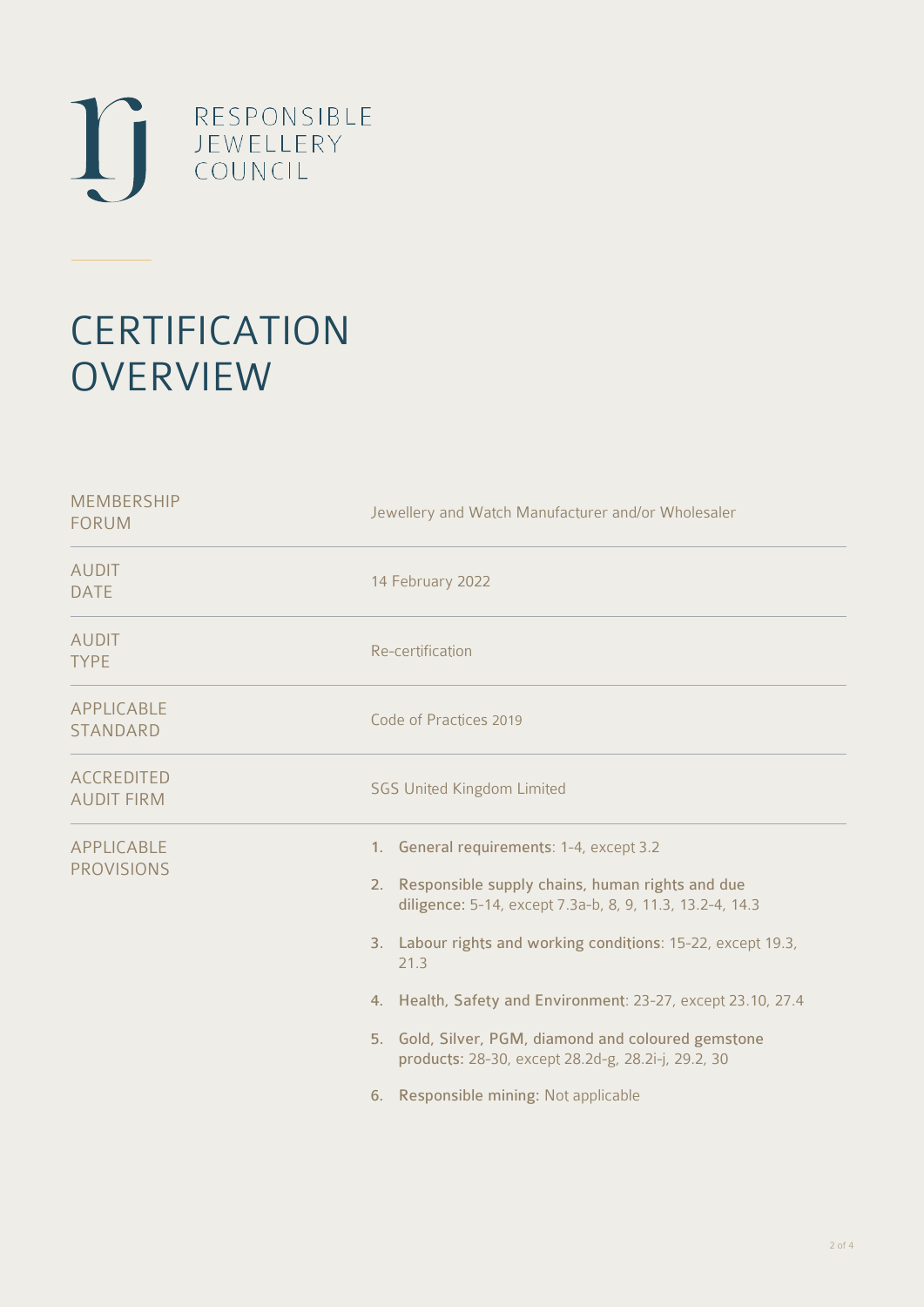| <b>PROVENANCE</b><br><b>CLAIMS</b>         | We hereby confirm, that for the in-house production of our gold-,<br>silver-, and platinum chains by the meter we only use raw materials<br>from recycled precious metals. These materials are sourced from RJC<br>certified refiners from which we have received written confirmation. |                                                                                                                                                                                                                                                                     |  |
|--------------------------------------------|-----------------------------------------------------------------------------------------------------------------------------------------------------------------------------------------------------------------------------------------------------------------------------------------|---------------------------------------------------------------------------------------------------------------------------------------------------------------------------------------------------------------------------------------------------------------------|--|
| <b>AUDITOR STATEMENT OF</b><br>CONFORMANCE |                                                                                                                                                                                                                                                                                         | Based on the scope and findings of the certification audit, the member<br>has demonstrated a conformance level consistent with a:                                                                                                                                   |  |
|                                            |                                                                                                                                                                                                                                                                                         | 3 Year Certification                                                                                                                                                                                                                                                |  |
| <b>NEXT AUDIT TYPE</b>                     | MID-TERM REVIEW (within 12-24 months):                                                                                                                                                                                                                                                  |                                                                                                                                                                                                                                                                     |  |
|                                            |                                                                                                                                                                                                                                                                                         | A. Mid-term review NOT required due to:                                                                                                                                                                                                                             |  |
|                                            |                                                                                                                                                                                                                                                                                         | No anticipated changes to the certification scope during the<br>certification period                                                                                                                                                                                |  |
|                                            |                                                                                                                                                                                                                                                                                         | 3 or less minor non-conformances with critical provisions or in<br>general identified by the audit (not covered by parallel audits<br>for schemes identified as equivalent to RJC's) for an individual<br>member in the mining sector or a non-mining sector member |  |
|                                            |                                                                                                                                                                                                                                                                                         | <25 full time equivalent personnel                                                                                                                                                                                                                                  |  |
|                                            |                                                                                                                                                                                                                                                                                         | Low risk of non-conformances due to management controls                                                                                                                                                                                                             |  |
|                                            |                                                                                                                                                                                                                                                                                         | Existence of parallel audits for schemes recognised by RJC                                                                                                                                                                                                          |  |
|                                            |                                                                                                                                                                                                                                                                                         | Strong internal controls ensuring effective review and closure<br>of corrective actions for non-conformances                                                                                                                                                        |  |
|                                            |                                                                                                                                                                                                                                                                                         |                                                                                                                                                                                                                                                                     |  |
|                                            |                                                                                                                                                                                                                                                                                         | B. Mid-term review (desktop only) required due to:                                                                                                                                                                                                                  |  |
|                                            |                                                                                                                                                                                                                                                                                         | No impact on conformance levels from any changes to the<br>certification scope                                                                                                                                                                                      |  |
|                                            |                                                                                                                                                                                                                                                                                         | 5 or less minor non-conformances with critical provisions or in<br>general identified by the audit (not covered by parallel audits<br>for schemes identified as equivalent to RJC's) for an individual<br>member in the mining sector or a non-mining sector member |  |
|                                            |                                                                                                                                                                                                                                                                                         | Possibility of remote verification of actions                                                                                                                                                                                                                       |  |
|                                            |                                                                                                                                                                                                                                                                                         | No risk to critical provisions                                                                                                                                                                                                                                      |  |